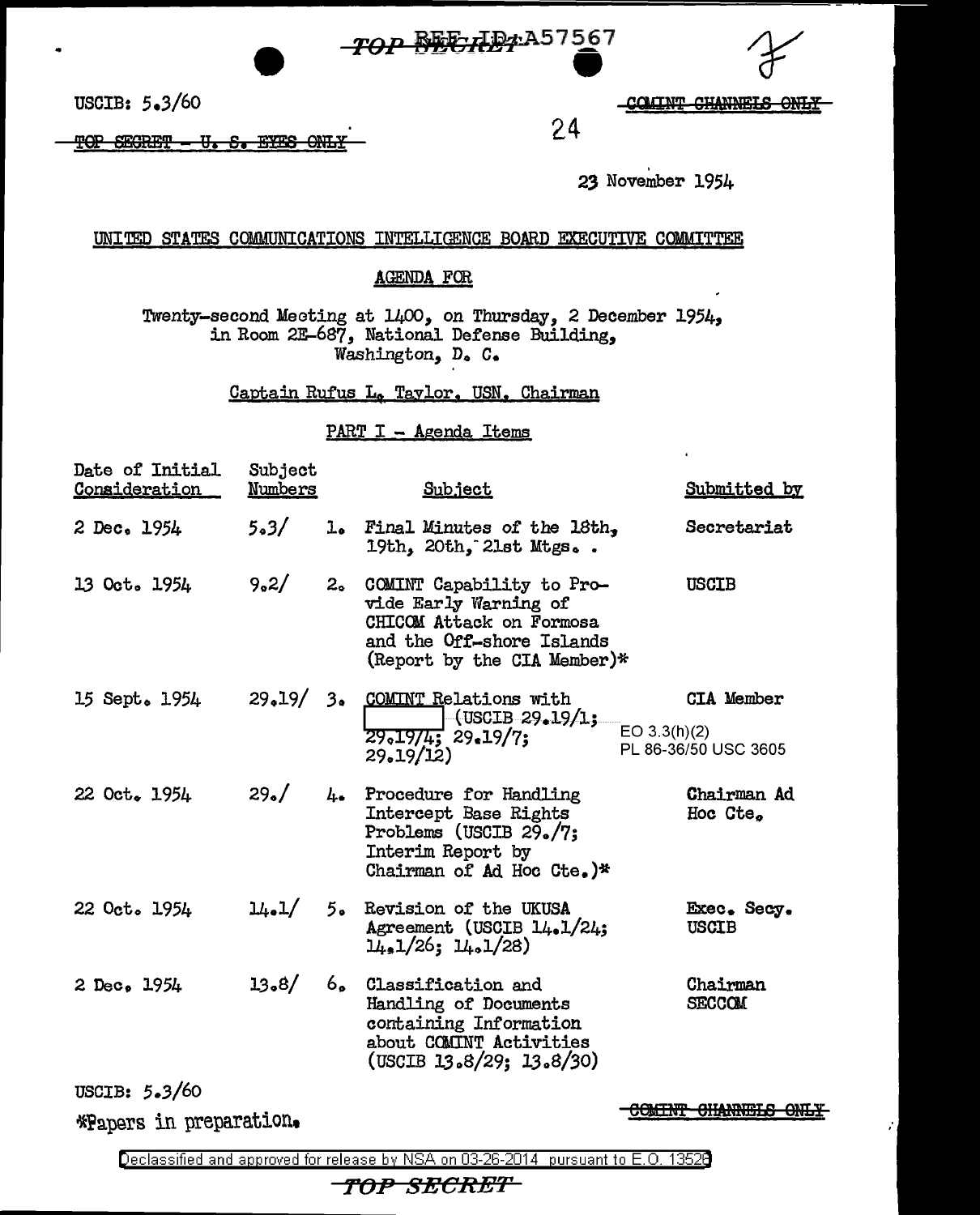

COMINT CHANNELS ONLY

TOP SECRET - U. S. EYES ONLY

23 November 1954

## PART I - Agenda Items Cont'd.

| Date of Initial<br><u>Consideration</u> | Subject<br>Numbers | Subject                                                                                             |                             | Submitted by |
|-----------------------------------------|--------------------|-----------------------------------------------------------------------------------------------------|-----------------------------|--------------|
| 2 Dec. 1954                             | 9.6/               | 7. Planning for Counter-<br>Clandestine COMINT<br>Coverage in Time of<br>Emergency (USCIB $9.6/1$ ) | Exec. Secy.<br><b>USCIB</b> |              |

 $-2-$ 

USCIB: 5.3/60

 $\pmb{\epsilon}$ 

COMINT CHANNELS ONLY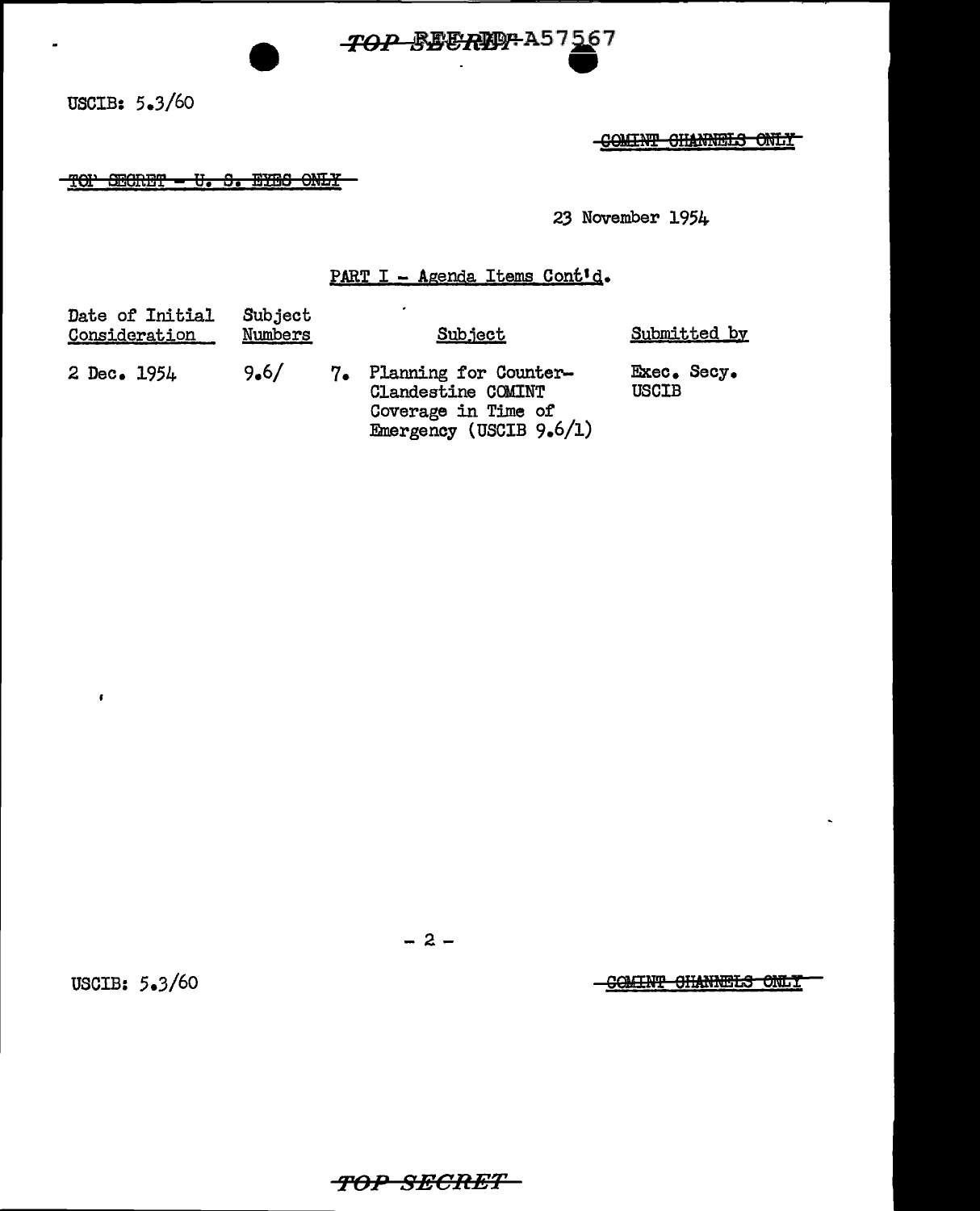

## $\textcolor{red}{\text{TOP}\text{ -SECHEP}\text{ -} \text{--}\text{U.E.}\text{ -} \text{EXES}\text{ -} \text{ONLY}}$

## PART II - Background Information on Agenda Items

Item No. Sub.ject and Summary

- l. Approval of Final Minutes of the lSth, 19th, 20th and 21st Meetings. Changes to before-mentioned minutes have been entered and they have been issued in final form. They are now subject to final USCIBEC approval.
- 2. COMINT Capability to Provide Early Warning of CHICOM Attack on Formosa and the Off-Shore Islands. It will be remembered that at the 109th meeting of USCIB held on 12 November 1954, the Board reconsidered whether a memorandum should be sent to the Special Committee pursuant to previous decision on USCIB 9.2/8 and 9.2/9. USCIB agreed not to forward such a memorandum at this time, and further, that:

# $(1)$

### $EO 3.3(h)(2)$ PL 86-36/50 USC 3605

(2) USCIBEC should consider and make recommendations with regard to the above-mentioned report so that USCIB could again consider the matter at its December meeting.

Essentially the problem is for USCIBEC to formulate and forward to USCIB the former's views on whether action by the Special Committee appears to be necessary to support and assist the CIA efforts to obtain more information.

3. COMINT Relations with  $\overline{\phantom{a}}$  At the 21st meeting of USCIBEC held on 22 October 1954 it was agreed that previous<br>CIA proposals with regard to COMINT relations with CIA proposals with regard to COMINT relations with (USCIB 29.19/1) would be re-appraised by the CIA, *NSA*, State, and Air Force members in the light of LSIB comments (USCIB  $29.19/7$ ) and resubmitted for USCIBEC consideration at its next. meeting. Meanwhile the NSA member subnitted certain comments (USCIB  $29.19/4$ ) in modification of the original proposal contained in USCIB 29.19/1. The CIA member has conferred with representatives of State, NSA, and Air Force with the result that still further modifications to the original proposal are now submitted for consideration (USCIB  $29.19/7$ .

USCIB:  $5.3/60$   $-3$   $-$ 

TOP SECRE'F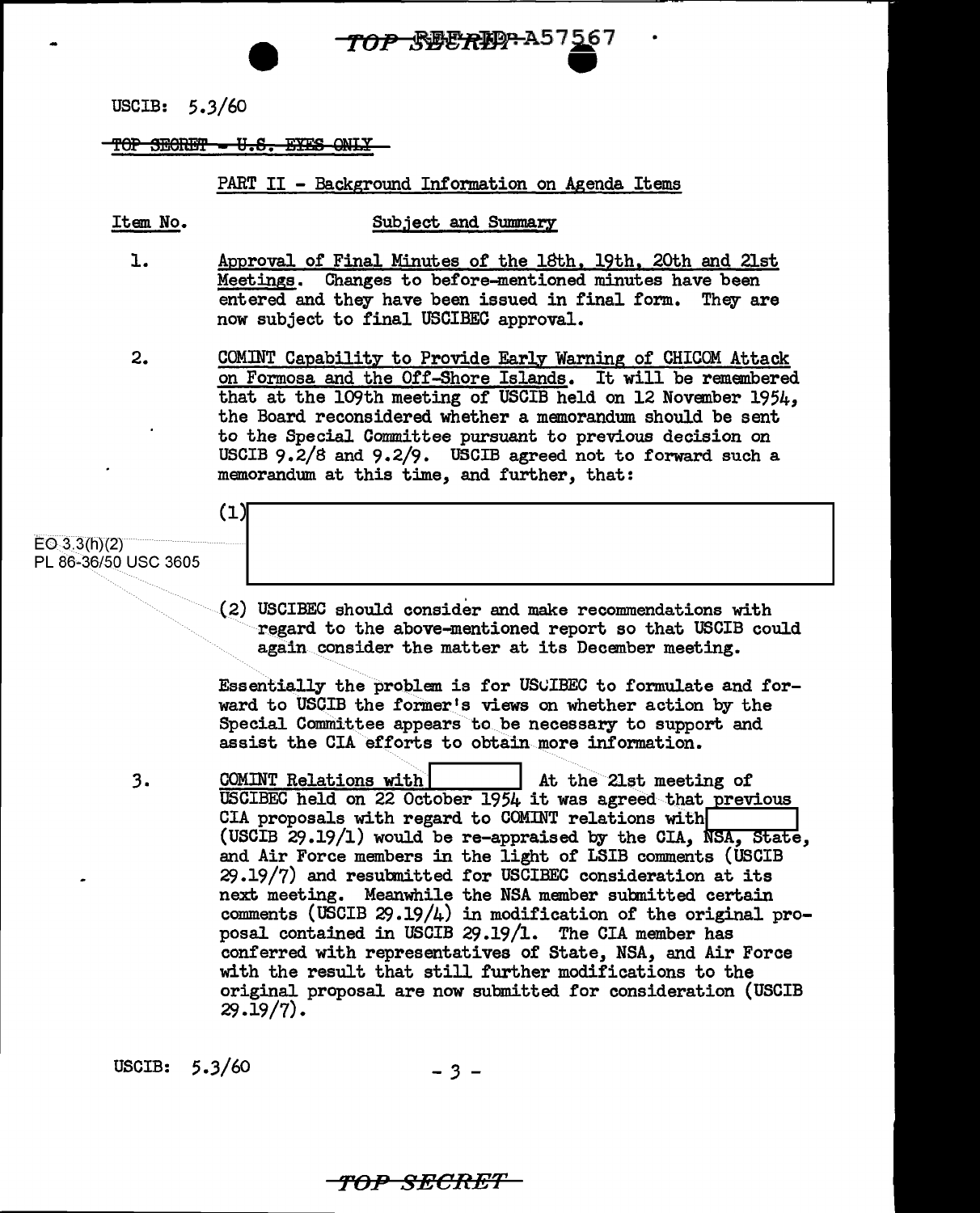# TOP SECRET A57567

USCIB: 5.3/60

...

TOP SECRET - U.S. EYES ONLY

- A. Procedure for Handling Intercept Base Rights Problems. At its 21st meeting on 22 October 1954 USCIBEC established an Ad Hoc Committee composed of representatives of the Army, Navy, Air Force, Department of' State, CIA, and National Security Agency, under the chairmanship of the last named representative, for the purpose of making recommendations for procedures for handling intercept base rights problems. The problem before the Committee is as set forth in USCIB  $29.77.$  The Chairman of the Ad Hoc Committee has advised the Chairman of' USCIBEC that a full report will not be ready in time for consideration at this meeting from USCIBEC. An interim report will, however, be submitted. The Chairman, USCIBEC has informed the Chairman of the Ad Hoc Committee that a full report prepared in time for consideration at the January meeting of USCIBEC will be satisfactory. Consequently consideration of this item is merely a matter of noting the interim report and commenting if and as appropriate thereon, unless the Committee should decide that some other action is required.
- 5. Revision of the UKUSA Agreement. At the 21st meeting of' USCIBEC held on 22 October 1954 it was agreed that Appendices c, D, E, L, and M should be considered technical appendices with the understanding that all members of USCIB will be informed in writing through the Executive Secretary, USCIB of every change in these appendices that may be agreed between NSA and GCHQ. USCIBEC agreed, further, to again consider whether Appendices F and K, particularly the latter, should be included in the so-called technical group (see USCIB 14.1/28). This action has been approved by USCIB. Therefore, USCIBEC must now reconsider Appendices F and K and determine whether or not they wish to recommend the inclusion of either or both in the technical group.
- 6. Classification and Handling of Documents Containing Information About COMINT Activities. USCIB Security Committee has formulated certain recommendations with regard to the classification and handling of documents containing information about communications intelligence activities. These recommendations were drafted in the form of a proposed directive and submitted to USCIBEC for vote on 11 October 1954 (USCIB 13.8/28). The results of that vote have revealed some small divergencies which it has been found difficult to reconcile outside of a meeting. These divergencies are set forth in USCIB 13.8/29 and 13.8/30. The problem before the Committee is to reconcile the remaining differences pointed out in USCIB 13.8/30 so as to permit forwarding of the proposed directive to USCIB with a unanimous recommendation for its adoption.

USCIB:  $5.3/60$ 

TOP SECRET